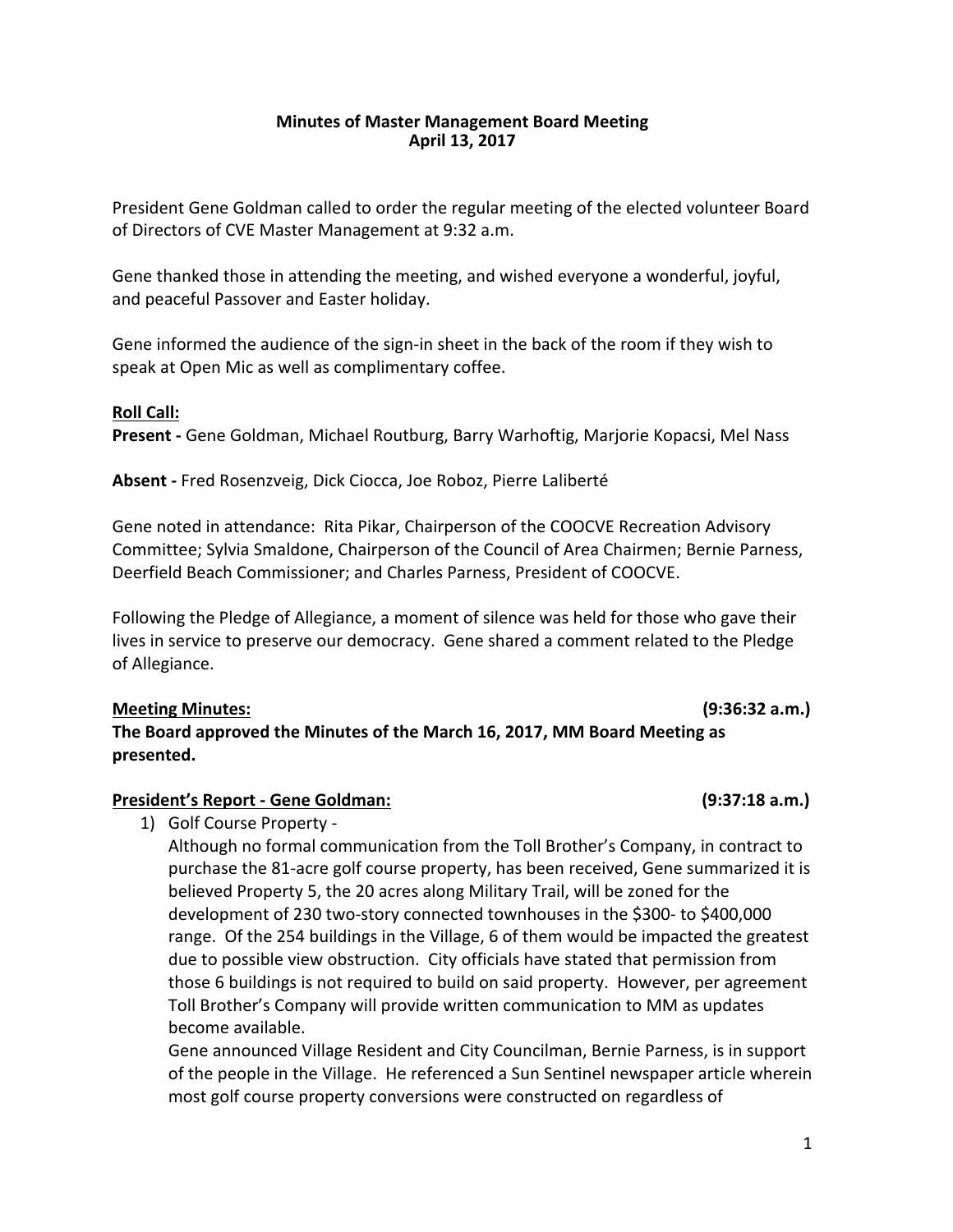opposition. Gene requested residents to remain calm and patient and to check CVEDB.com for additional information and updates.

Kelly confirmed written communication was requested and will be shared with the Community when available.

Michael commented on the land being offeried to MM. (Refer to video at time stamp for full discussion.)

# **Financial Report - Kelly O'Meara Hampton: (9:44:22 a.m.)**

For the month ending March 31, 2017, the Revenue was \$1,010,799 and Expenses were \$1,160,599. The Net Expenses exceeded Revenue by \$149,800. YTD Revenue was \$3,011,891. The YTD Expenses were \$3,204,116. The Expenses exceeded the Revenue YTD \$192,221. 

The balance sheet is showing Cash on hand of \$1,516,768. The Net Assessments Receivables on uncollected items was \$229,038. Total Assets were \$3,787,598 with Total Liabilities of \$4,039,540 and negative Total Net Equity of \$59,000. Kelly noted the reason Expenses exceeding the Revenues was primarily the 2017 Traffic Safety Project budget. However, an additional \$75,000 was needed for Village signage to bring the total project cost to \$204,000. She explained MM budgeted all capital projects in the beginning of the year and permits and deposits for all projects were made. Kelly assured the budget remains on target for the year. Refer to Executive Director's report below for additional information.

# **Executive Director's Report - Kelly O'Meara Hampton: (9:46:54 a.m.)**

1) Comment -

Kelly reported a slow month for MM and reiterated all major projects are in for permits and deposits have been submitted and now await the arrival of equipment.

After Barry was introduced by Kelly, he reported signage indicators have been installed and will continue for a while. Also, the major roadways; Century Boulevard, East Drive, and West Drive are almost 99% complete in terms of

2) Traffic Safety Project - Phase II - *COMPREE 18* 10:47:06 **a.m.** 

Barry for his contribution and effort.

residential areas will take some time due to the underground utilities placement. In no particular order, Harwood, Farnham, and Berkshire will be the starting location for the new 15-mile-an-hour speed limit and street name signage and will continue to be installed uniformly throughout the Village in accordance with national and FDOT standards. Barry concluded his report by stating these modifications will enable BSO to enforce traffic safety violators. Both Gene and Kelly were pleased with the Traffic Safety Project progression and thanked

directional signage placement with highly reflective green and white signs and will assist drivers to access points throughout the Village. Barry explained the individual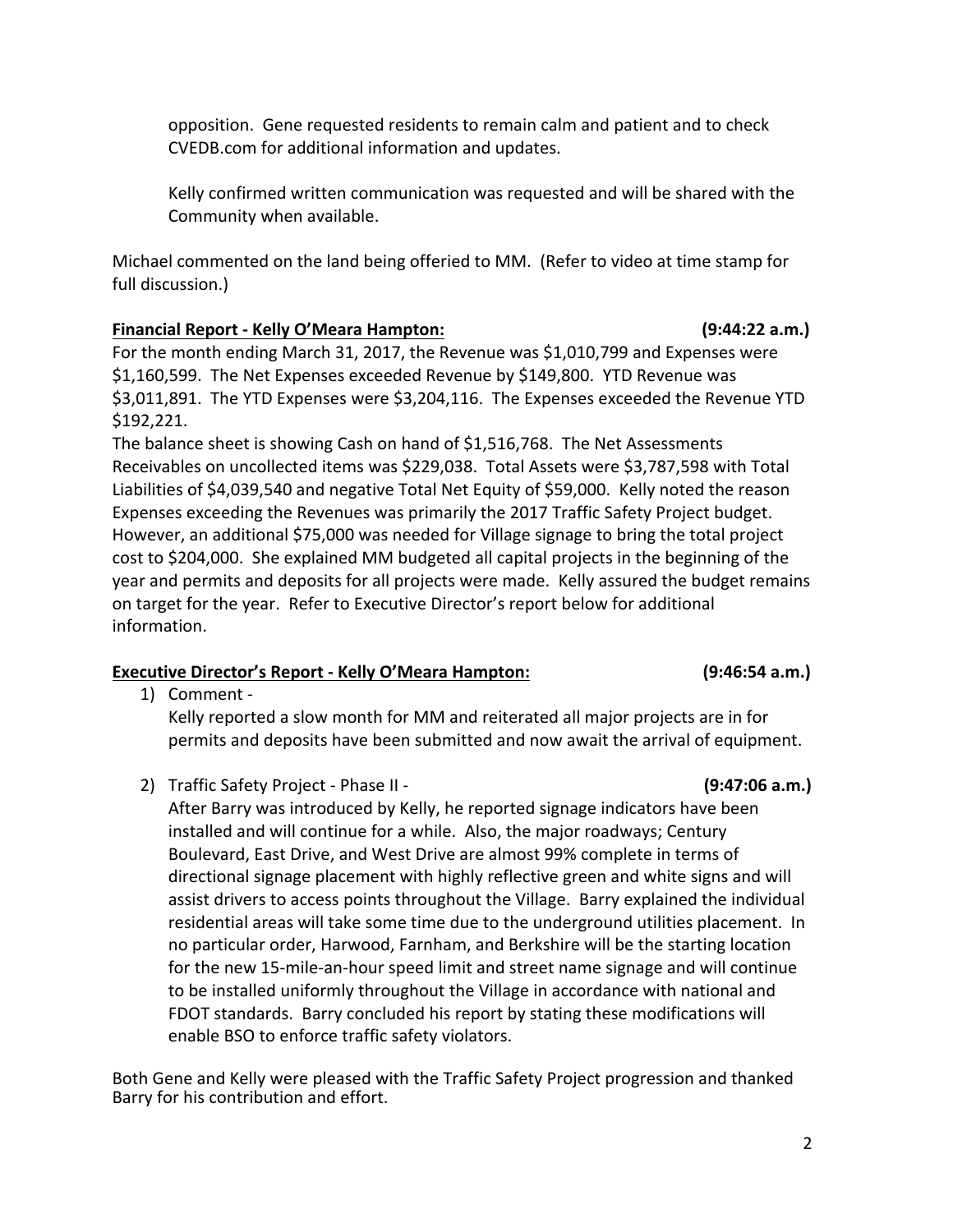- 3) 2017 Roadway Repaving Project - **(9:52:12 a.m.)** Kelly advised the paving of Century Boulevard and portions of East Drive and West Drive are pending permit. The project is scheduled to begin in May and will take a month or two to complete.
- 4) Westbury Retaining Wall **And Contained Act Contained Act Contained Act Contained Act Of Contained Act Of Contained Act Of Contained Act Of Contained Act Of Contained Act Of Contained Act Of Contained Act Of Contained** After review of the permit, the City came back with appearance concerns along Hillsboro Boulevard. Kelly advised landscaping will be added along the wall and will submit additional information to the City in order to proceed.
- 5) LeClub Sound System & Acoustics **Accupation Containery (9:52:56 a.m.)** Kelly explained the acoustic panels and sound system equipment have been ordered and anticipates installation in the next month or so.
- 6) Announcements **(9:53:12 a.m.)** 
	- 1. Bus Shelters & Benches -Kelly will provide a budget proposal for new bus shelters, benches, and refurbishment plans of some for Board approval next month.
	- 2. Additional Paving - **(9:53:28 a.m.)** Kelly will provide a budget proposal for additional paving per MM's request for Board approval next month.

Gene informed Kelly has been active with legal counsel and attending court hearings regarding the gatehouses and was hopeful to have some news to report in the future.

Moving the meeting away from agenda, Kelly announced MM Director of Operations, Lori Douvris, submitted her resignation to accept an amazing offer by the City of Oakland Park as Director of Construction. Kelly assured the Community would not be affected and would continue to move forward and wished Lori well. Both Gene and Kelly thanked the staff for their quality work and will expand staffing as needed.

**Unfinished** - None

**New - None** 

## **Member Comments: (9:56:21 a.m.)**

Michael wished everybody a happy holiday season and wished everyone be well.

Marjorie complimented the Board's work and is studying hard to keep up.

**Business:** (9:56:11 **a.m.**)